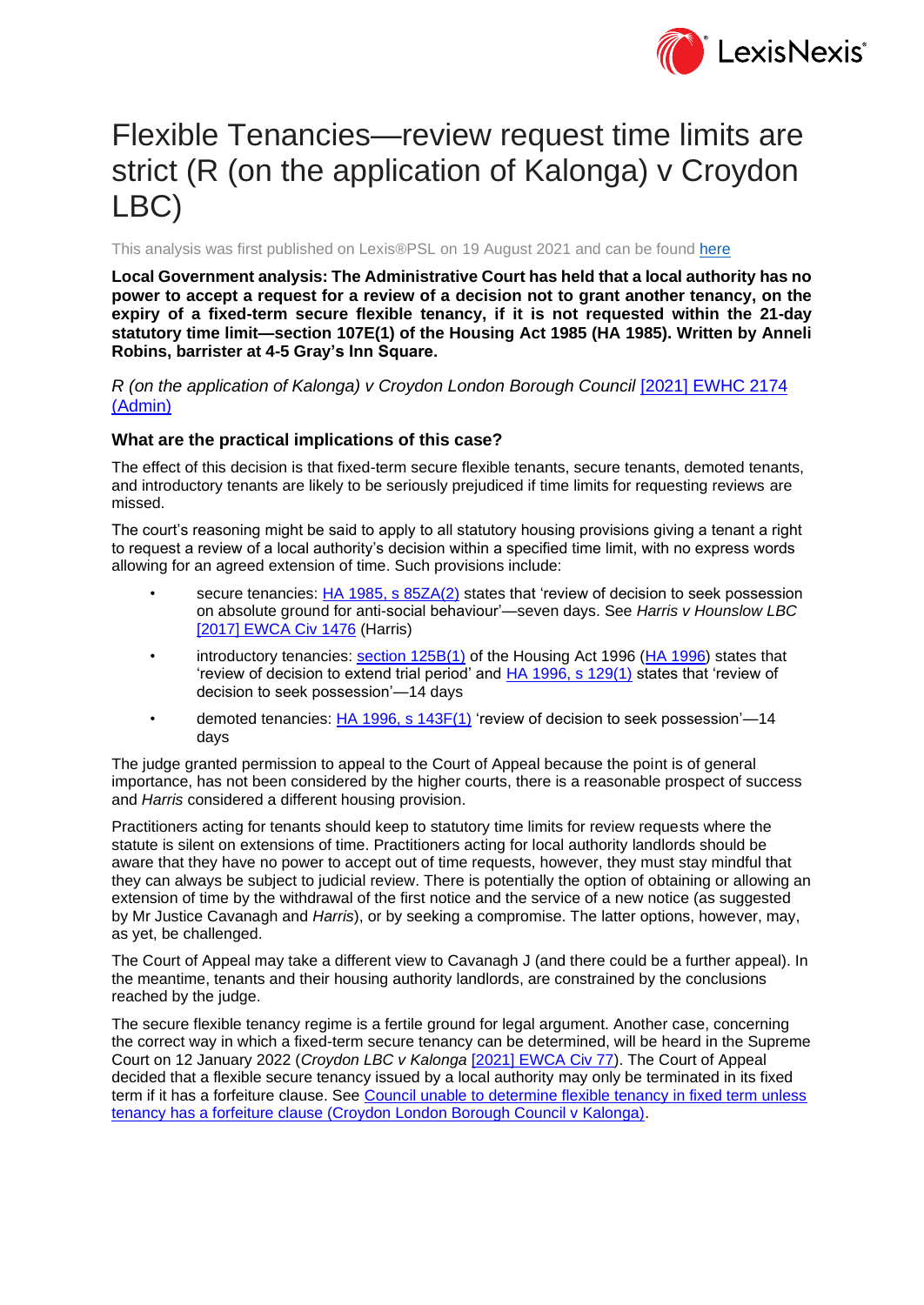

## **What was the background?**

On 25 May 2015, the local authority granted Ms Kalonga a fixed-term secure flexible tenancy for a period of five years.

On 15 April 2020, the local authority served a **HA 1985**, s 107D(3) notice stating that it did not propose to grant another tenancy on the expiry of the fixed-term. If service was lawfully effective, Ms Kalonga had 21 days to request a review, the time for doing so would have expired on 6 May 2020 [\(HA 1985, s 107E\(1\)\)](https://www.lexisnexis.com/uk/lexispsl/localgovernment/citationlinkHandler.faces?bct=A&service=citation&risb=&UK_LEG&$num!%251985_68a_SECT_107E%25).

Ms Kalonga had been in 'lockdown' with her mother and child in another location and did not become aware of [HA 1985, s 107D\(3\)](https://www.lexisnexis.com/uk/lexispsl/localgovernment/citationlinkHandler.faces?bct=A&service=citation&risb=&UK_LEG&$num!%251985_68a_SECT_107D%25) notice until 9 May 2020. On 18 May 2020, Ms Kalonga requested a review out of time, complying with Flexible Tenancies (Review Procedures) Regulations 2012, [SI](https://www.lexisnexis.com/uk/lexispsl/localgovernment/citationlinkHandler.faces?bct=A&service=citation&risb=&UK_LEG&$num!%252012_695s_SECT_2%25)  [2012/695, reg 2.](https://www.lexisnexis.com/uk/lexispsl/localgovernment/citationlinkHandler.faces?bct=A&service=citation&risb=&UK_LEG&$num!%252012_695s_SECT_2%25) However, on 20 May 2020, the local authority refused to grant an extension of time, confirming that it had no 'power' to extend time, but even if it did, it would not.

Ms Kalonga applied for judicial review on six grounds; permission on all was granted by Mr Justice Lang. Mr Justice Thornton ordered a separate trial on limited grounds.

Cavanagh J was asked to decide:

- ground 1—whether a local housing authority landlord can accept a request for a review of its proposal not to grant another tenancy on the expiry of the fixed-term of the tenant's existing flexible tenancy notwithstanding that request being made more than 21 days after the purported service of a notice pursuant to [HA 1985, s 107D\(3\)](https://www.lexisnexis.com/uk/lexispsl/localgovernment/citationlinkHandler.faces?bct=A&service=citation&risb=&UK_LEG&$num!%251985_68a_SECT_107D%25)
- ground 2—in the event that a local housing authority can, the extent to which the underlying merits of the proposed review should be considered in principle when deciding whether to extend time for the carrying out of that review

## **What did the court decide?**

Cavanagh J found that:

- as a creature of statute, a local authority can only do what statute permits
- the language of [HA 1985, s 107E\(1\)](https://www.lexisnexis.com/uk/lexispsl/localgovernment/citationlinkHandler.faces?bct=A&service=citation&risb=&UK_LEG&$num!%251985_68a_SECT_107E%25) contains no express power to extend time in contrast to other statutory housing provisions such as [HA 1985, s 107B\(4\)\(b\)](https://www.lexisnexis.com/uk/lexispsl/localgovernment/citationlinkHandler.faces?bct=A&service=citation&risb=&UK_LEG&$num!%251985_68a_SECT_107B%25) and HA 1996, s [202\(3\)](https://www.lexisnexis.com/uk/lexispsl/localgovernment/citationlinkHandler.faces?bct=A&service=citation&risb=&UK_LEG&$num!%251996_52a_SECT_202%25)
- a request being 'duly' made is one made within time or where there is an express statutory discretion to extend time
- *Harris* applied even though it concerned a review request in relation to a different housing provision. In *Harris* the court held that there was no power to accept an out of time request for a statutory review of a landlord's decision to seek possession on the mandatory ground for anti-social behaviour pursuant to **HA 1985, s 85ZA(2)** because it was (i) enacted to ensure the most serious cases of anti-social behaviour could be dealt with swiftly and (ii) the language of the statute dictated that only when a request is duly made that an obligation to review arises
- the Parliament deliberately chose to impose the strict time limit of 21 days for secure flexible tenancies, which was reinforced by the express discretion to extend time under [HA 1985, s 107B\(4\)\(b\)](https://www.lexisnexis.com/uk/lexispsl/localgovernment/citationlinkHandler.faces?bct=A&service=citation&risb=&UK_LEG&$num!%251985_68a_SECT_107B%25)
- if the deadline for a review request is missed, challenging possession proceedings on the mandatory ground [HA 1985, s 107D](https://www.lexisnexis.com/uk/lexispsl/localgovernment/citationlinkHandler.faces?bct=A&service=citation&risb=&UK_LEG&$num!%251985_68a_SECT_107D%25) is limited to public law, human rights, or Equality Act [2010](https://www.lexisnexis.com/uk/lexispsl/localgovernment/citationlinkHandler.faces?bct=A&service=citation&risb=&UK_LEG&$num!%252010_15a_Title%25) defences. This avoids absurd consequences or injustice
- [HA 1985, s 21](https://www.lexisnexis.com/uk/lexispsl/localgovernment/citationlinkHandler.faces?bct=A&service=citation&risb=&UK_LEG&$num!%251985_68a_SECT_21%25) states that 'general powers of management' was not broad enough to include a general power or discretion to extend time—'management' referred to 'day-today operational management and the maintenance of housing stock' and did not cover doing 'anything, of any sort, that might have an impact upon its tenants'
- (obiter) if there was a discretion to extend time, the focus of the local authority should be on the reasons for the delay and any consideration of the merits of the underlying review request would depend on their relevance to a particular case